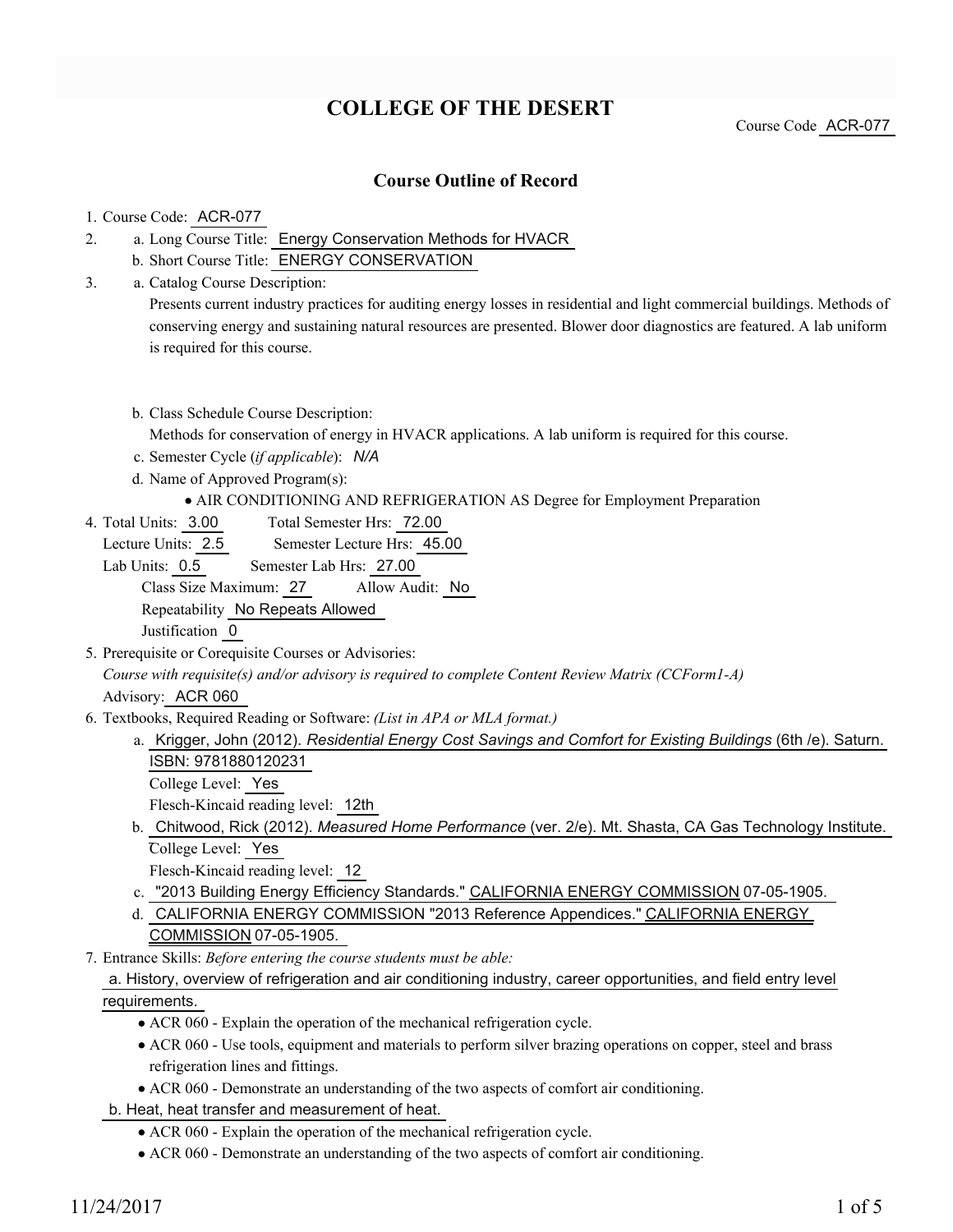c. Pressure, pressure systems and measurement.

- ACR 060 Identify the chemical make-up of the refrigerant gasses and their place on the temperature scale.
- d. Pressure/temperature relationship of refrigerants.
	- ACR 060 Identify the chemical make-up of the refrigerant gasses and their place on the temperature scale.
- e. Mechanical refrigeration cycle
	- ACR 060 Explain the operation of the mechanical refrigeration cycle.
- f. Operation, refrigerant state changes, heat flow, pressure division and refrigerant flow.
	- ACR 060 Explain the operation of the mechanical refrigeration cycle.
	- ACR 060 Identify the chemical make-up of the refrigerant gasses and their place on the temperature scale.
- g. Components including compressors, evaporators, condensers, metering devices and refrigerants.
	- ACR 060 Identify and explain the operation, purpose and construction of the major components found in the mechanical refrigeration cycle.
- h. Accessory devices and components.
	- ACR 060 Identify and explain the operation, purpose and construction of the major components found in the mechanical refrigeration cycle.
- i. Types of air conditioning systems.
	- ACR 060 Identify and explain the operation, purpose and construction of the major components found in the mechanical refrigeration cycle.
	- ACR 060 Demonstrate an understanding of the two aspects of comfort air conditioning.
- j. Refrigerant systems.
	- ACR 060 Explain the operation of the mechanical refrigeration cycle.
	- ACR 060 Identify and explain the operation, purpose and construction of the major components found in the mechanical refrigeration cycle.
- k. Service procedures and safe use of tools and instruments.
	- ACR 060 Use tools, equipment and materials to perform silver brazing operations on copper, steel and brass refrigeration lines and fittings.
- l. Leak testing, evacuation and charging.
	- ACR 060 Identify and explain the operation, purpose and construction of the major components found in the mechanical refrigeration cycle.
	- ACR 060 Use tools, equipment and materials to perform silver brazing operations on copper, steel and brass refrigeration lines and fittings.
- m. Pressure estimating and performance testing.
	- ACR 060 Explain the operation of the mechanical refrigeration cycle.
- 8. Course Content and Scope:

#### Lecture:

- 1. Ethics and Customer Relations
- 2. Energy Consumption and Quality Control
- 3. Inspecting the Building Shell
- 4. Diagnosing Shell Air Leakage
- 5. Evaluating Heating and Cooling Systems
- 6. Evaluating Base Load
- 7. Evaluating Windows, Doors and Exterior Insulation
- 8. Analyzing Facility Health and Safety
- 9. Blower Door Testing
- 10. Duct Leakage Testing
- 11. Cooling Coil Airflow Verification
- 12. Fan Efficacy Testing
- 13. Static Pressure Reading
- 14. Combustion Safety as per BPI Standards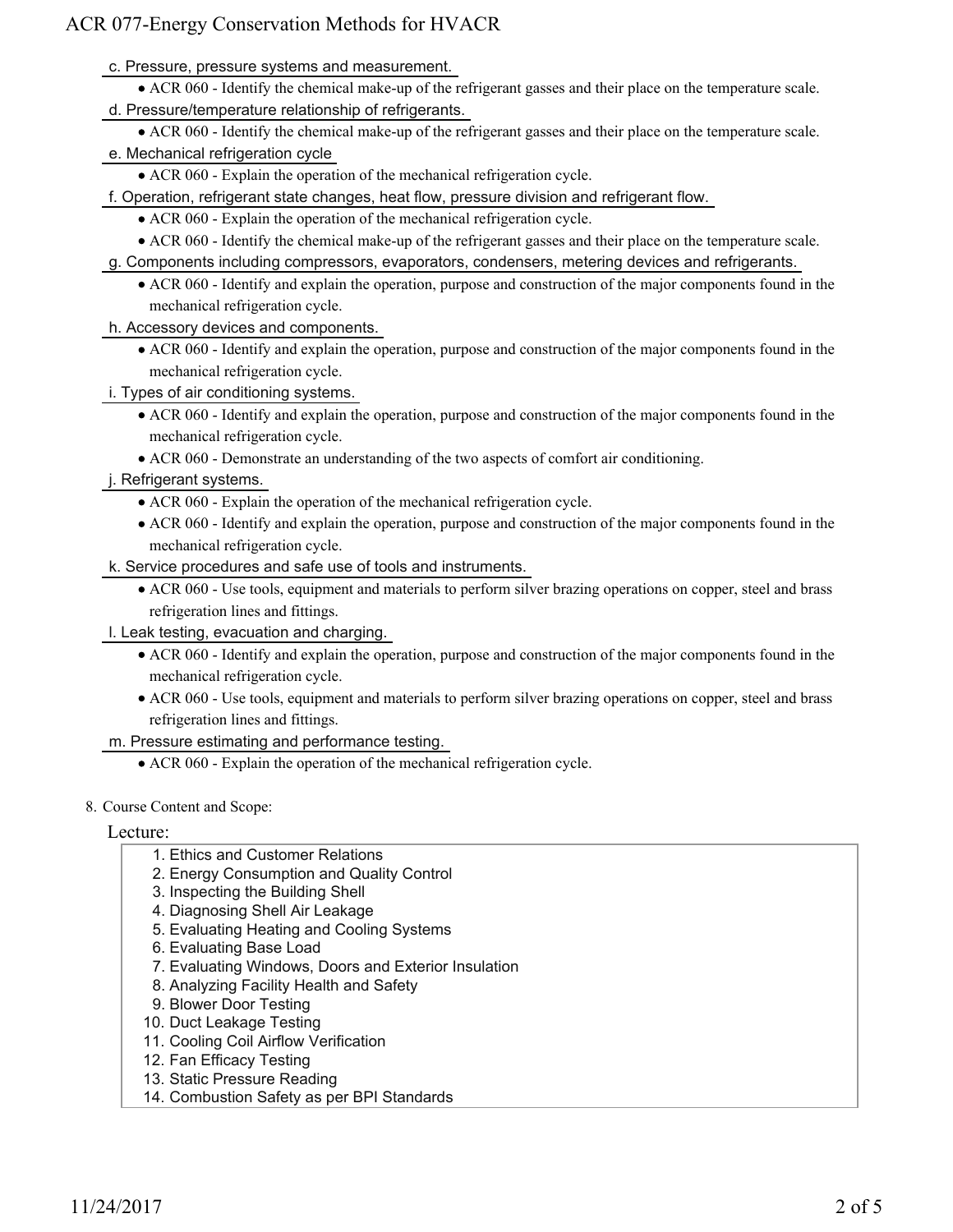Lab: *(if the "Lab Hours" is greater than zero this is required)*

- 1. Instrument and Tool familiarization
- 2. Measuring Energy Consumption
- 3. Inspecting the Building Shell
- 4. Diagnosing Shell Air Leakage
- 5. Evaluating Heating and Cooling Systems
- 6. Evaluating Base Load
- 7. Evaluating Windows, Doors and Exterior Insulation
- 8. Analyzing Facility Health and Safety
- 9. Blower Door Testing
- 10. Duct Leakage Testing
- 11. Cooling Coil Airflow Verification
- 12. Fan Efficacy Testing
- 13. Static Pressure Reading
- 14. Combustion Safety as per BPI Standards

9. Course Student Learning Outcomes:

1.

Measure energy losses due to duct leakage.

### 2.

Identify area and amount of energy losses.

### 3.

Identify appropriate steps to remedy energy losses.

10. Course Objectives: Upon completion of this course, students will be able to:

- a. Survey a building to gather information on energy losses
- b. Measure and analyze facility energy consumption
- c. Compute costs of energy losses
- d. Make recommendations for energy conservation
- e. Use blower-door test equipment to evaluate building envelope leakage
- f. Use Duct blaster test equipment to evaluate duct leakage
- g. Preform refrigerant charge verification test using proper tools and analysis.
- h. Cooling Coil Airflow Verification,Fan Efficacy Testing, Static Pressure Reading, Combustion Safety as per BPI Standards

Methods of Instruction: *(Integration: Elements should validate parallel course outline elements)* 11.

- a. Demonstration, Repetition/Practice
- b. Laboratory
- c. Lecture
- d. Technology-based instruction

Other Methods:

Reading assignments Computer simulation programs Hands on use of measurement instruments

12. Assignments: (List samples of specific activities/assignments students are expected to complete both in and outside of class.) In Class Hours: 72.00

Outside Class Hours: 90.00

a. In-class Assignments

1. Periodic reading assignments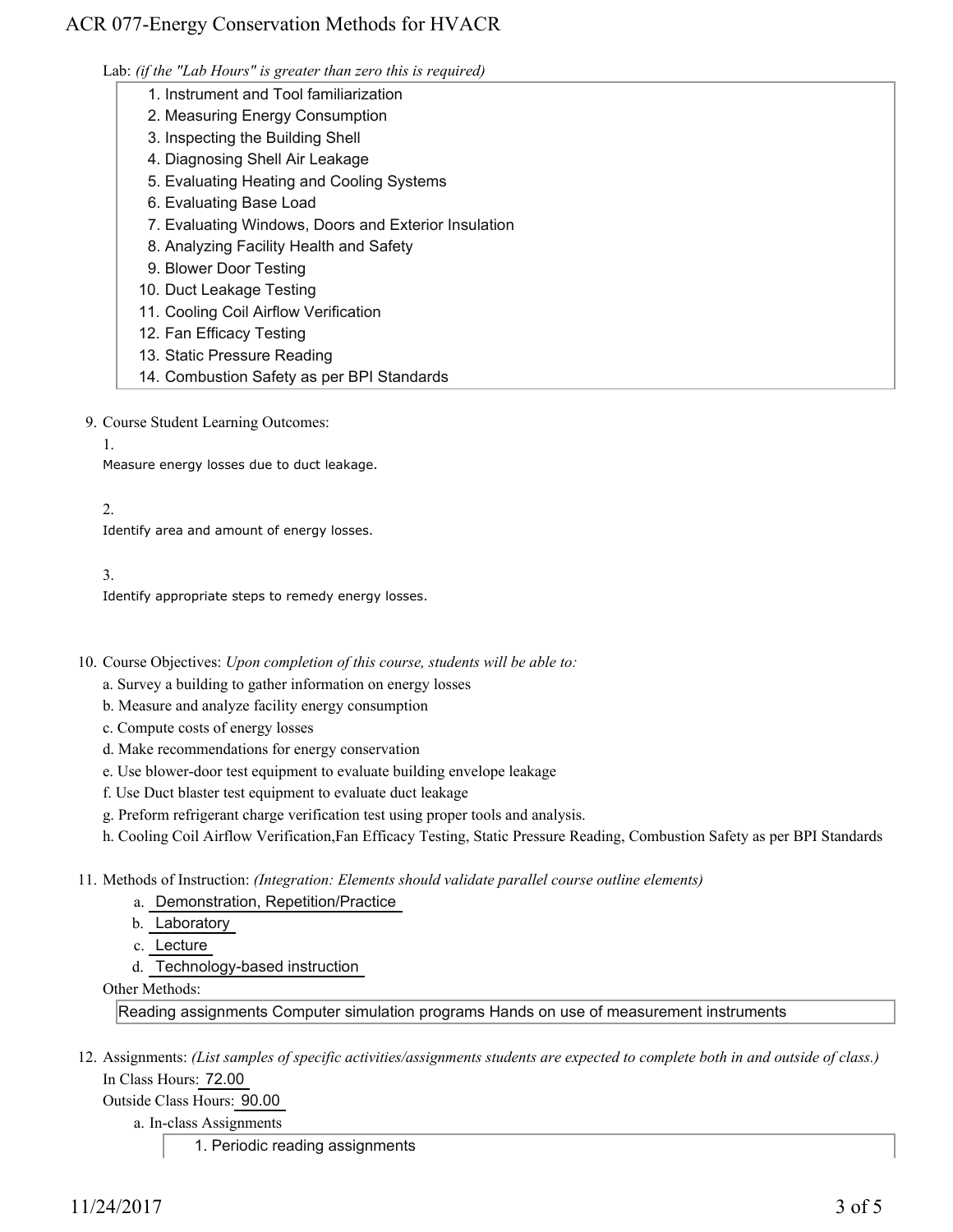- 2. Lab projects
- 3. Computer exercises

#### b. Out-of-class Assignments

- 1. Periodic reading assignments
- 2. Lab projects
- 3. Computer exercises
- 4. Sketch home and gather information for energy audit
- 5. Homework Review questions

13. Methods of Evaluating Student Progress: The student will demonstrate proficiency by:

• Laboratory projects

Completion of lab and computer projects

- Group activity participation/observation
- Product/project development evaluation
- True/false/multiple choice examinations
- $\bullet$  Mid-term and final evaluations
- Student participation/contribution
- 14. Methods of Evaluating: Additional Assessment Information:
- 15. Need/Purpose/Rationale -- All courses must meet one or more CCC missions.

PO - Career and Technical Education

Fulfill the requirements for an entry- level position in their field.

Apply critical thinking skills to execute daily duties in their area of employment.

Apply critical thinking skills to research, evaluate, analyze, and synthesize information.

Display the skills and aptitude necessary to pass certification exams in their field.

Exhibit effective written, oral communication and interpersonal skills.

IO - Critical Thinking and Communication

Apply principles of logic to problem solve and reason with a fair and open mind.

 Summarize, analyze, and interpret oral and written texts, with the ability to identify assumptions and differentiate fact from opinion.

16. Comparable Transfer Course

| <b>Course Title</b><br><b>University System</b><br>Course Number<br>Campus | <b>Catalog Year</b> |
|----------------------------------------------------------------------------|---------------------|
|----------------------------------------------------------------------------|---------------------|

- 17. Special Materials and/or Equipment Required of Students:
- Required Material? 18. Materials Fees:

#### **Material or Item Cost Per Unit Total Cost**

19. Provide Reasons for the Substantial Modifications or New Course:

Update course to include uniform costs.

- a. Cross-Listed Course *(Enter Course Code)*: *N/A* b. Replacement Course *(Enter original Course Code)*: *N/A* 20.
- 21. Grading Method *(choose one)*: Letter Grade Only
- 22. MIS Course Data Elements